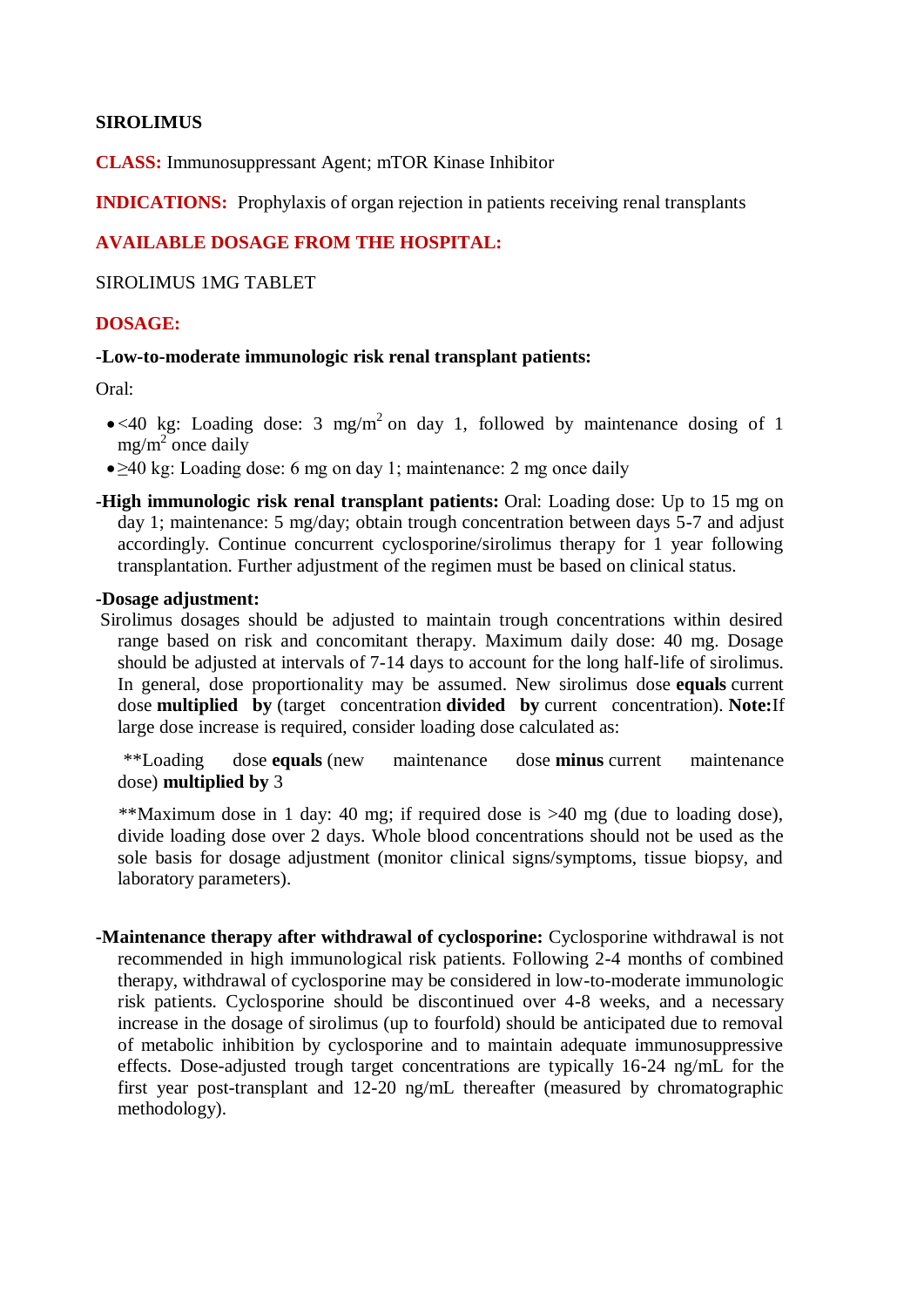### **-Graft-versus-host disease (GVHD):** Oral:

- **GVHD prophylaxis (unlabeled use):** 12 mg loading dose on day -3, followed by 4 mg daily (target trough level: 3-12 ng/mL); taper off after 6-9 months (Armand, 2008; Cutler, 2007)
- **Treatment of refractory acute GVHD (unlabeled use):** 4-5 mg/m<sup>2</sup> for 14 days (no loading dose) (Benito, 2001)
- **Treatment of chronic GVHD (unlabeled use):** 6 mg loading dose, followed by 2 mg daily (target trough level: 7-12 ng/mL) for 6-9 months (Couriel, 2005)
- **-Heart transplantation (unlabeled use):** Oral: **Note:** The use of sirolimus in the immediate post-cardiac transplant period (ie, *de novo* heart transplant) as a primary immunosuppressant has fallen out of favor due to adverse effects (eg, impaired wound healing and infection); however, patients may be converted to sirolimus from a calcineurin inhibitor (after at least 6 months from time of transplant [Costanzo, 2010]) or may have sirolimus added to a calcineurin inhibitor to prevent or minimize further transplant related vasculopathy or renal toxicity due to calcineurin inhibitor use.
	- *Conversion from a calcineurin inhibitor (CNI) (ie, cyclosporine, tacrolimus):* Reduce cyclosporine by 25 mg twice daily or tacrolimus by 1 mg twice daily followed by initiation of sirolimus 1 mg once daily; adjust sirolimus dose to target trough level of 8-14 ng/mL, withdraw CNI, repeat biopsy 2 weeks after CNI withdrawal (Topilsky, 2012). Alternatively, maintain CNI concentrations and initiate sirolimus 1 mg once daily for 1 week; adjust sirolimus to target trough levels of 10-15 ng/mL over 2 weeks, then reduce CNI to target 50% of therapeutic concentrations and after 2 weeks evaluate for rejection. If no rejection, continue same regimen for an additional month, then reduce CNI to 25% of therapeutic concentrations with repeat biopsy 2 weeks later; if no rejection, may discontinue CNI after 2 weeks and continue to maintain sirolimus trough levels of 10-15 ng/mL (usual doses required to maintain target levels: 1-8 mg daily) (Kushwaha, 2005).
	- *Conversion from antiproliferative drug (ie, azathioprine or mycophenolate) while maintaining calcineurin inhibitor:* Upon discontinuation of antiproliferative, administer sirolimus 6 mg loading dose followed by 2 mg once daily titrated to a target trough level of 4-15 ng/mL (Mancini, 2003) or 4-12 ng/mL per ISHLT recommendations (Costanzo, 2010).
- **-Renal angiomyolipoma or lymphangioleiomyomatosis (unlabeled use):** Oral: Initial: 0.5 mg/m<sup>2</sup> once daily titrated to a target trough level of 3-6 ng/mL (may increase to target trough level of 6-10 ng/mL if <10% reduction in lesion diameters at 2 months) for 2 years (Davies, 2011) **or** Initial: 2 mg once daily titrated to a target trough level of 5-15 ng/mL for 1 year (McCormack, 2011)

### **Geriatric**

Refer to adult dosing.

### **Renal Impairment** :

No dosage adjustment (in loading or maintenance dose) necessary. However, adjustment of regimen (including discontinuation of therapy) should be considered when used concurrently with cyclosporine and elevated or increasing serum creatinine is noted.